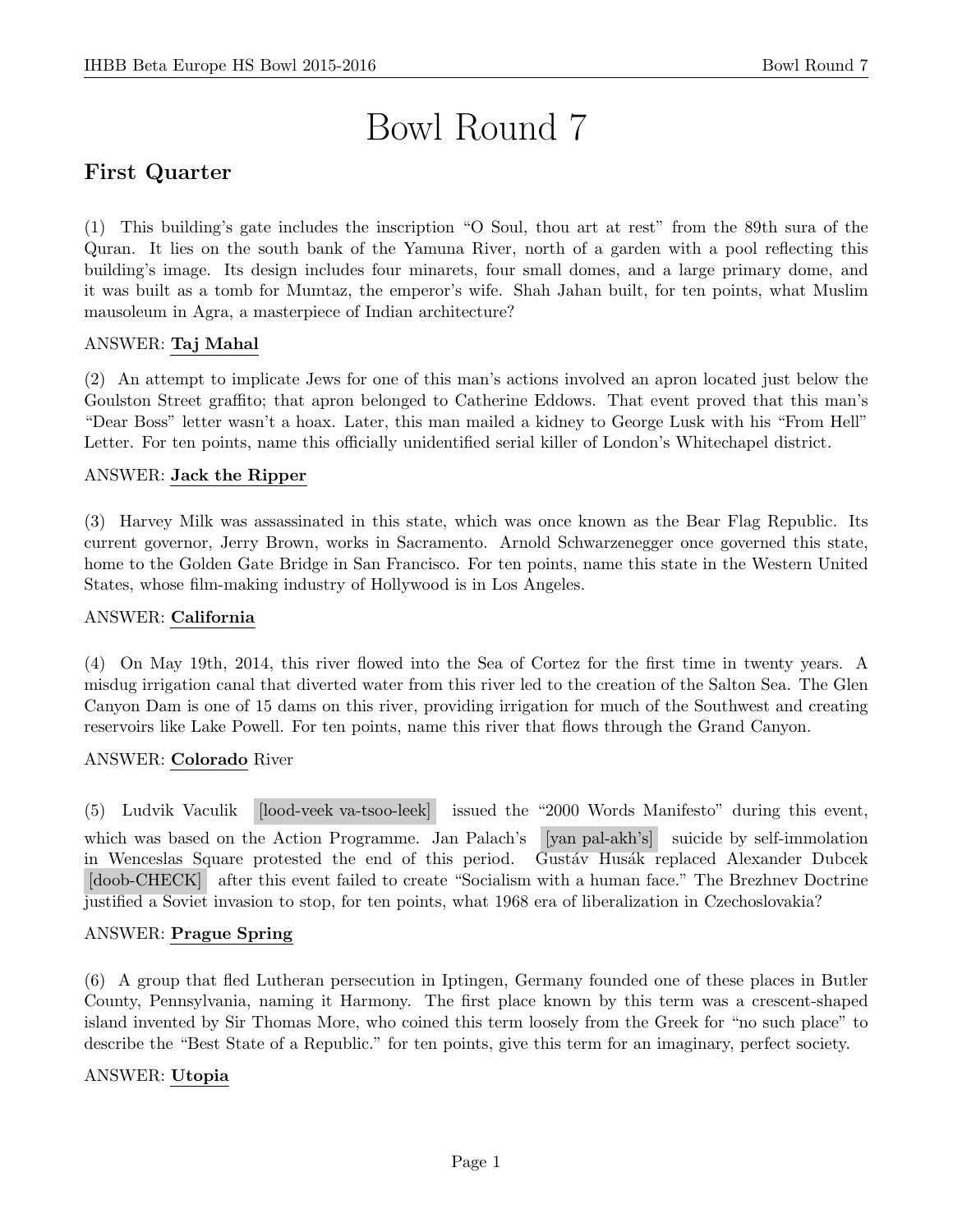(7) Julia Child donated her kitchen to this organization, which operates 11 buildings on the National Mall in Washington, DC. The *Apollo 11* command module is preserved in one member of this group. The National Portrait Gallery and National Air and Space Museum are part of for ten points, what institution, a group of museums administered by the American government?

# ANSWER: The Smithsonian Institution

(8) Nigel DeGray and William Montgomery in Room 40 led efforts to translate this document. An agent for one country named "Mr. H" bribed a Western Union employee to send this document to another destination. This document was sent to Venustiano Carranza by diplomat Heinrich von Eckardt, who suggested that Texas might be regained from the U.S. if the Central Powers were victorious. For ten points, name this controversial German diplomatic message that asked Mexico to join World War I.

# ANSWER: Zimmerman telegram (accept synonyms for telegram)

(9) This sporting event's invention is credited to philologist Michel Breal. At one Olympic Games, Cuban Andarin Carvajal finished in fourth place in this event despite taking a break to eat rotten apples. Boylston Street serves as the finish for one of these events in Boston where three spectators were killed in 2013. For ten points, name this race inspired by a Greek battle, with a length of about 26 miles.

# ANSWER: marathon

(10) This leader bribed journalists with the Reptile Fund. His education minister, Adalbert Falk, administered the May Laws, and he called a conference to modify the Treaty of San Stefano. He also called another conference of the same name, which incited the Scramble for Africa. This man sent the Ems dispatch to spark war against France, which resulted in his forming a unified country under the Prussian monarch Wilhelm I. For ten points, name this Chancellor who unified Germany.

# ANSWER: Otto von Bismarck

# Second Quarter

(1) This person's childhood friend, the Princess de Lamballe, was murdered in the September Massacres. The Carnation Plot attempted to save this monarch, a suspected lover of Axel Fersin. This monarch was wrongly blamed in the Diamond Necklace affair and was derisively called "the Austrian". For ten points, name this Queen of France, who may have said "let them eat cake" and was guillotined after her husband Louis XVI.

# ANSWER: Marie Antoinette

BONUS: Axel Fersin helped plan the escape of Marie Antoinette and Louis XVI from France, but they were recognized at this small town near the border between Montmedy and Saint-Menehould.

# ANSWER: Varennes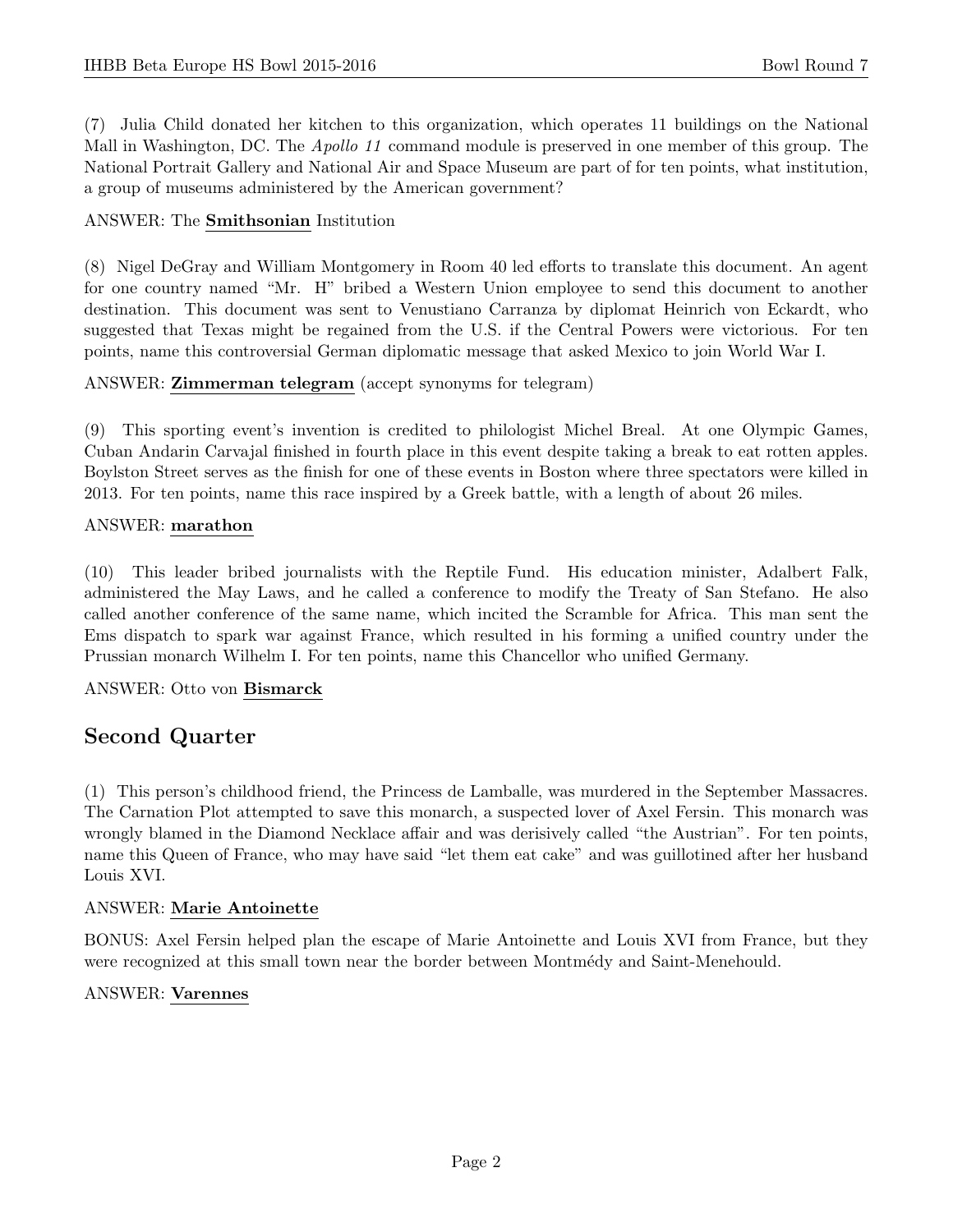(2) In one movie set in this state, a cigarette case inscribed with a line by Elizabeth Browning is shared by the Karl Malden-played Mitch with the Vivien Leigh-played Blanche. Spike Lee's 2006 documentary When the Levees Broke details the aftermath of a disaster in this state. For ten points, name this state where A Streetcar Named Desire is set in the French Quarter of New Orleans.

#### ANSWER: Louisiana

BONUS: A Streetcar Named Desire was written by what American playwright who moved to Louisiana during the Great Depression so he could write for the WPA?

ANSWER: Thomas Lanier "Tennessee" Williams

(3) This party lost an election to Stanley Baldwin due to the Zinoviev Letter. This party's 1983 election manifesto was called by one man as the "longest suicide note in history". James Callaghan of this party suffered the Winter of Discontent which saw the rise of the opposition party's leader Margaret Thatcher. For ten points, name this British political party formerly led by Ed Milliband which opposes the Conservatives and Liberals.

#### ANSWER: United Kingdom Labour Party

BONUS: Ed Milliband was replaced by this self-described democratic socialist as leader of the Labour Party after an abysmal showing in the UK 2015 elections. This MP from Islington North was originally considered a fringe candate.

#### ANSWER: Jeremy Corbyn

(4) One of these businesses was destroyed by a mob in Alton, Illinois, that killed Elijah Lovejoy. In response to Frederic Remington's quiet report, one leader in this industry supposedly wrote back "I'll furnish the war." Another leader in this industry established prizes in this field of work, as well as music and literature. William Randolph Hearst and Joseph Pulitzer were leaders in, for ten points, what industry that includes the Wall Street Journal and New York Times?

ANSWER: newspapers (accept journalism and other equivalents)

BONUS: The Pulitzer Prizes are awarded by this New York City-based Ivy League university.

# ANSWER: Columbia University

(5) One of these compositions was written for the re-opening of Coventry Cathedral by Benjamin Britten. Count Walsegg commissioned one of these religious pieces, which was completed by Franz Sussmayr when its composer died before completing the "Lacrimosa" section. For ten points, Mozart's final work was what type of Mass for the dead?

ANSWER: Requiem Mass (accept War Requiem; prompt on mass before mentioned)

BONUS: What composer replaced the traditional Latin text with selections from the Lutheran Bible in his German Requiem?

#### ANSWER: Johannes Brahms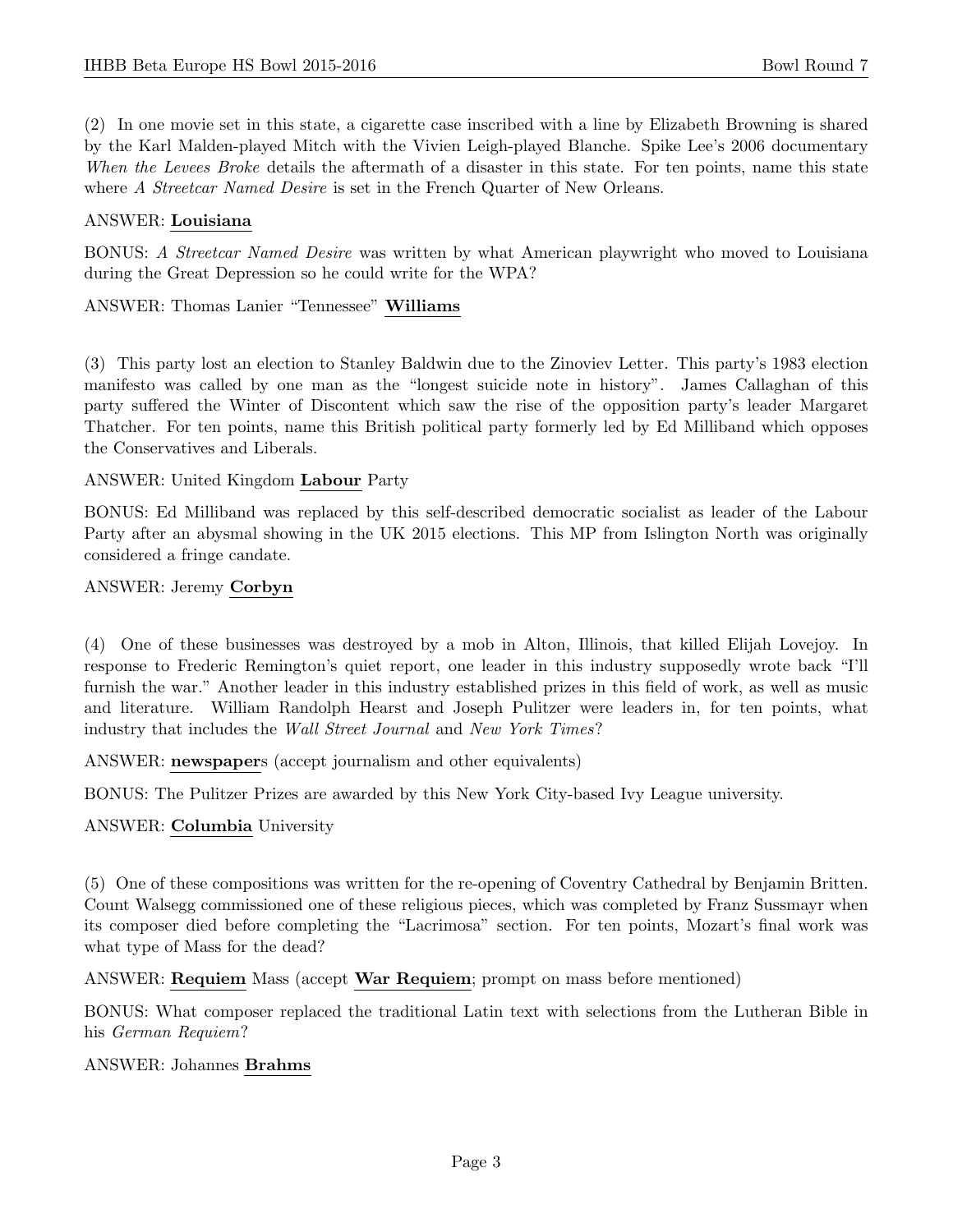(6) An area in Guangdong with this many factories was the only area where Westerners were allowed to trade before the Treaty of Nanjing. An amendment with this number was used by the Supreme Court to rule, in Bailey v. Alabama, that a law punishing taking money for unfinished work was akin to indentured servitude, which this amendment banned. For ten points, name this number of the first Civil Rights amendment and the number of original American colonies.

ANSWER: thirteen [accept 13 Emperors Scroll; accept 13 Factories; accept 13th Amendment; accept 13 original colonies]

BONUS: What earliest of the Thirteen Classics contains instructions on divination and includes 64 hexagrams and their interpretations?

# ANSWER: I Ching (or Yi Jing; accept The Book of Changes; accept The Classic of Changes)

(7) This man fought during the Second Baron's War against Simon de Montfort, who he killed at the Battle of Evesham. This monarch issued the Edict of Expulsion, which expelled all Jews from England. He invaded Scotland, winning the Battle of Falkirk against the forces of William Wallace. For ten points, name this English King given the name "Longshanks" because of his height.

#### ANSWER: Edward I (accept Edward Longshanks before mentioned)

BONUS: Edward I's father, Henry III, was forced by the barons to agree to the Provisions of Oxford, which heavily influenced this later document that was signed at Runnymede.

#### ANSWER: Magna Carta

(8) This man's head was immersed in a jar of blood by Queen Tomyris to satisfy his bloodlust. This monarch used camels to win the Battle of Thymbra, defeating Croesus of Lydia. His capture of Babylon is detailed in his namesake Cylinder, and Isaiah refers to him as a messiah for his freeing the Jews from the Babylonian Captivity. The satrapy system was created by, for ten points, what first Achaemenid ruler of the Persian empire?

# ANSWER: Cyrus II the Great (accept either)

BONUS: Aside from the Cylinder, most of what is known of Cyrus' reign comes from what "father of history," who traced the origins of the Greco-Persian War in his *Histories*?

# ANSWER: Herodotus

# Third Quarter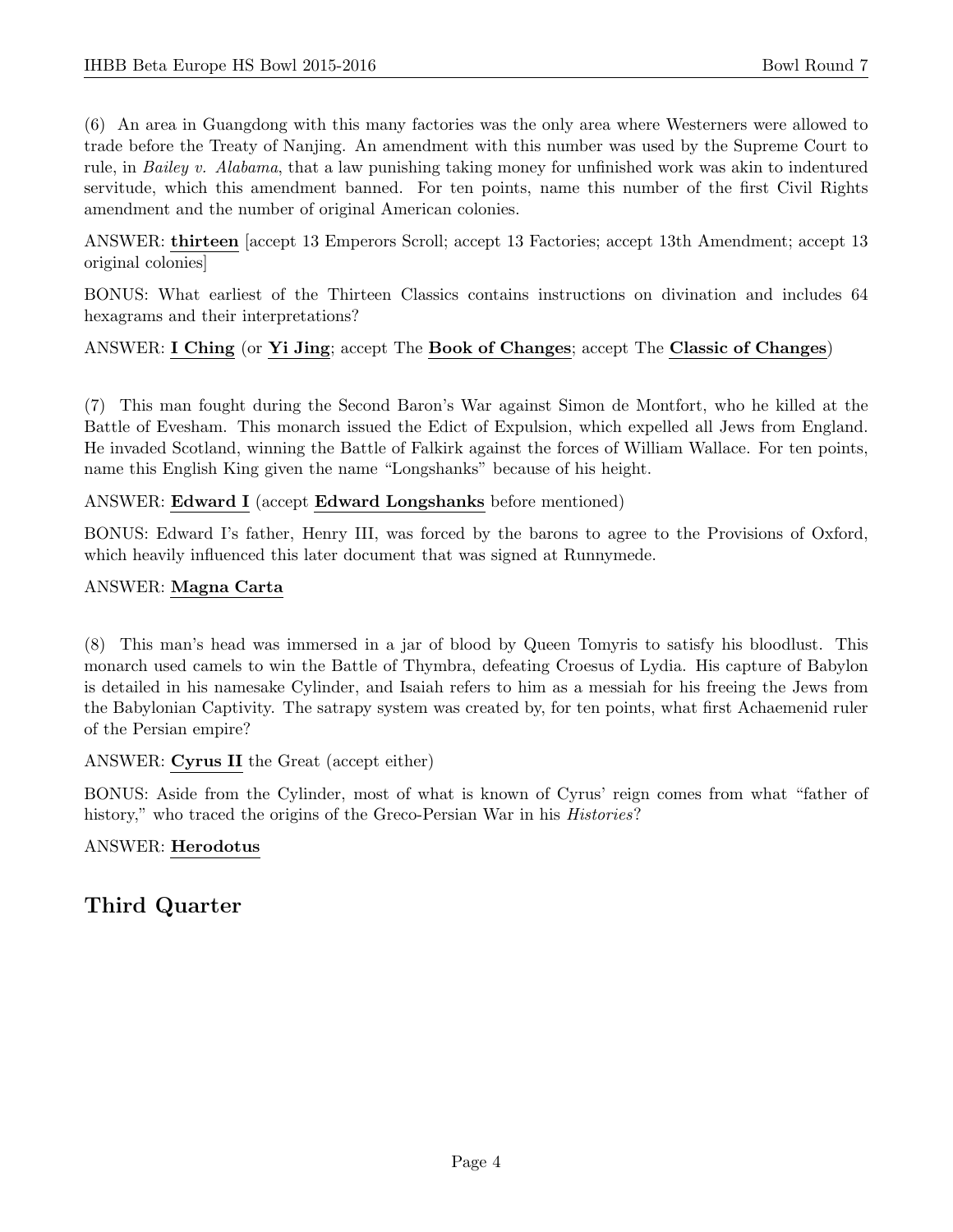# THE INQUISITION

In the history of the Inquisition, who or what is...

(1) The Iberian country for which it is often named, home to cities such as Castille?

# ANSWER: Spain

(2) The religion of the Moors, who were simultaneously being expelled from the Iberian Peninsula in the Reconquista?

# ANSWER: Islam (accept Muslims)

(3) The other commonly persecuted religion during the Inquisition, who were expelled by the Alhambra Decree?

ANSWER: Judaism (accept Jews and Jewish people)

(4) The other Iberian country to which the Inquisition spread?

# ANSWER: Portugal

(5) The term for public penance by the condemned, usually in the form of a public burning?

# ANSWER: auto da fé

(6) The torture device in which a victim's wrists and ankles are strapped to a frame and gradually pulled apart?

# ANSWER: torture rack

(7) The base city for Tomas de Torquemada's first tribunal?

# ANSWER: Seville

(8) The Dostoyevsky novel in which, in a parable, Christ is confronted by Grand Inquisitor Torquemada?

# ANSWER: The Brothers Karamazov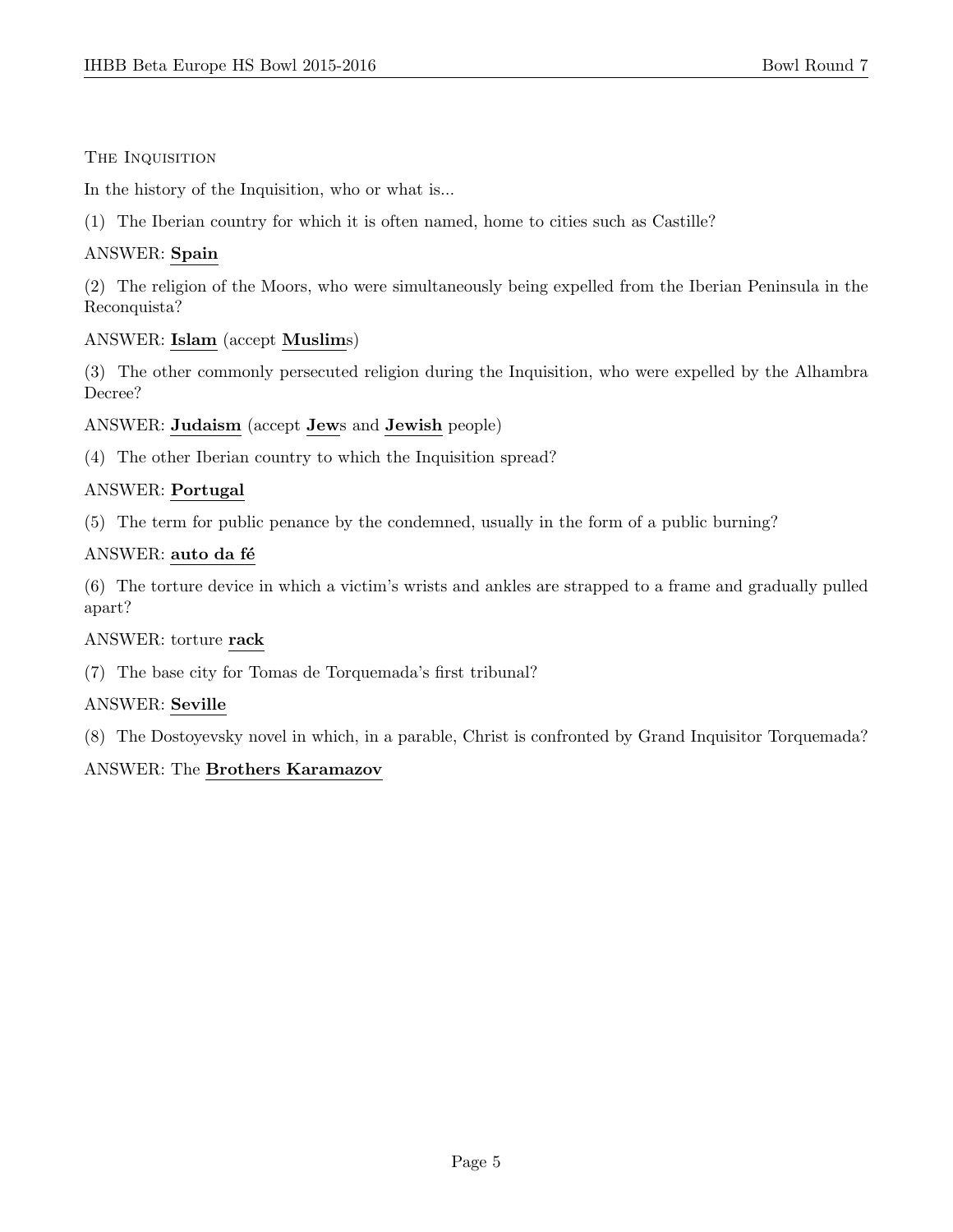# Ancient Greek Warfare

In Ancient Greece, who or what was...

(1) The Greek god of war?

# ANSWER: Ares

(2) The city in Asia Minor legendarily sacked by Greek troops after the abduction of Helen?

# ANSWER: Troy

(3) The militaristic rival of Athens led by Leonidas?

# ANSWER: Sparta

(4) The Boetian city represented by the Sacred Band?

# ANSWER: Thebes

(5) The city that dominated the isthmus connecting the Peloponnese to mainland Greece and was the center of a League led by Philip II?

# ANSWER: Corinth

(6) The battle formation of rows of spear-bearing hoplites whose name comes from the Greek for "fingers"?

# ANSWER: Phalanx

(7) The wooden ships with three banks of oars that formed the "Wooden Wall" of Athens?

# ANSWER: Triremes

(8) The 479 BC land battle where the Greeks killed the Persian general Mardonius?

# ANSWER: Plataea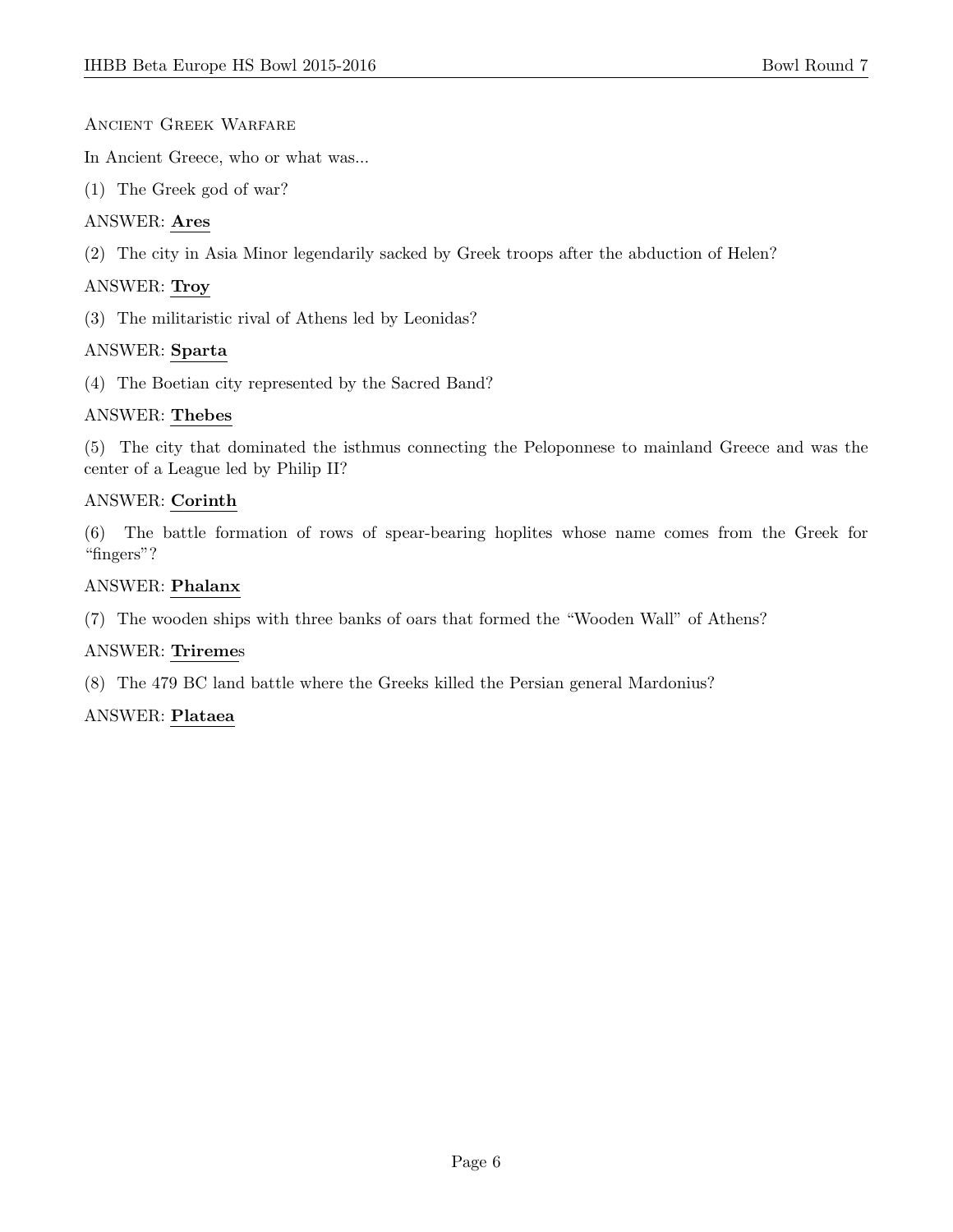Civil War Generals

Which general in the U.S. Civil War...

(1) Led the Confederate Army until surrendering at Appomattox Court House?

ANSWER: Robert E. Lee

(2) Accepted the aforementioned surrender and became the 18th U.S. President?

ANSWER: Ulysses S. Grant

(3) Was nicknamed "Stonewall" for his efforts at First Bull Run?

ANSWER: Thomas Jonathan "Stonewall" Jackson

(4) Led the "March to the Sea," capturing Savannah, Georgia just before Christmas 1864?

#### ANSWER: William Tecumseh Sherman

(5) Was relieved of his command after Antietam, then ran against Lincoln in the 1864 election?

#### ANSWER: George McClellan

(6) Led a surrender of fleeing soldiers at Fort Pillow before becoming the first Grand Wizard of the Ku Klux Klan?

ANSWER: Nathan Bedford Forrest

(7) Led the Army of the Potomac at Gettysburg just a week after replacing Joseph Hooker in command?

ANSWER: George Gordon Meade

(8) Halted the Confederate offensive on the first day of the Battle of Shiloh?

ANSWER: Pierre Gustave Toutant-Beauregard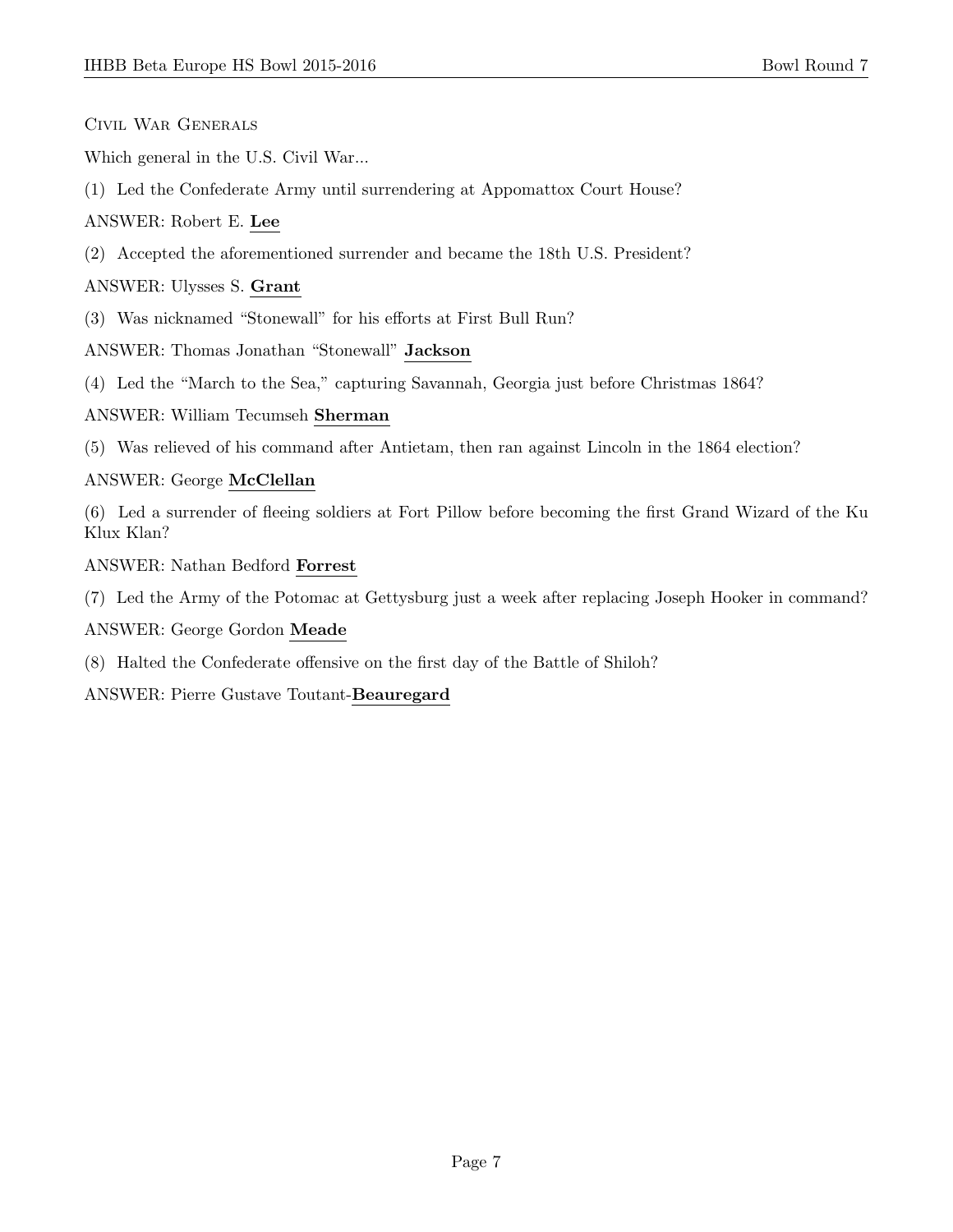# Fourth Quarter

(1) A humorous website dedicated to this agreement directs the reader to stopfasttrack.com. One politician claimed that this  $(+)$  treaty "is much more than a free trade agreement," and this agreement is the successor to the TPSEP. (\*) Vietnam, Australia, Canada, and the United States are in talks regarding, for ten points, what proposed trade agreement between twelve Pacific Rim countries?

ANSWER: Trans-Pacific-Partnership

(2) Ken Mattingly was supposed to have participated in this event but was unable due to German Measles, while Fred Haise suffered a serious urinary tract infection during it. During this event, the service  $(+)$  module's number 2 oxygen tank suffered a failure, causing Jack Swigert and Jim Lovell to report (\*) "Houston, we've had a problem". For ten points, name this NASA mission whose moon landing was aborted but which returned safely to Earth.

#### ANSWER: Apollo 13

(3) Project Seal attempted to use bombs to generate these events. They have low amplitude but long wavelength, which make them difficult to detect until they undergo shoaling in shallow areas.  $(+)$  Warnings about the oncoming of these events are issued from a center in (\*) Hawai'i. For ten points, floods in Japanese coastal cities are often due to what kind of very large wave that is typically caused by an earthquake?

ANSWER: tsunami (prompt "tidal waves")

(4) This man sent troops to the University of Mississippi to protect African American James Meredith while serving as Attorney General. He recalled Aeschylus in a (+) speech at Indianapolis after the assassination of Martin Luther King, but was assassinated himself right after winning the (\*) 1968 California Democratic Presidential primary by Sirhan Sirhan. For ten points, name this younger brother of John F. Kennedy.

ANSWER: Robert Francis Kennedy

(5) The fall of this government led to the deportation of many to New Caledonia. Gustave Courbet was a member of this government, which ordered the fall of the Vendome Column. Many of its officials were executed on the  $(+)$  Wall of the Federalists in Père Lachaise Cemetery. Marshall MacMahon led an army that repressed this government during the (\*) "Bloody Week". For ten points, name this radical socialist government that formed in the French capital in 1871.

# ANSWER: Paris Commune